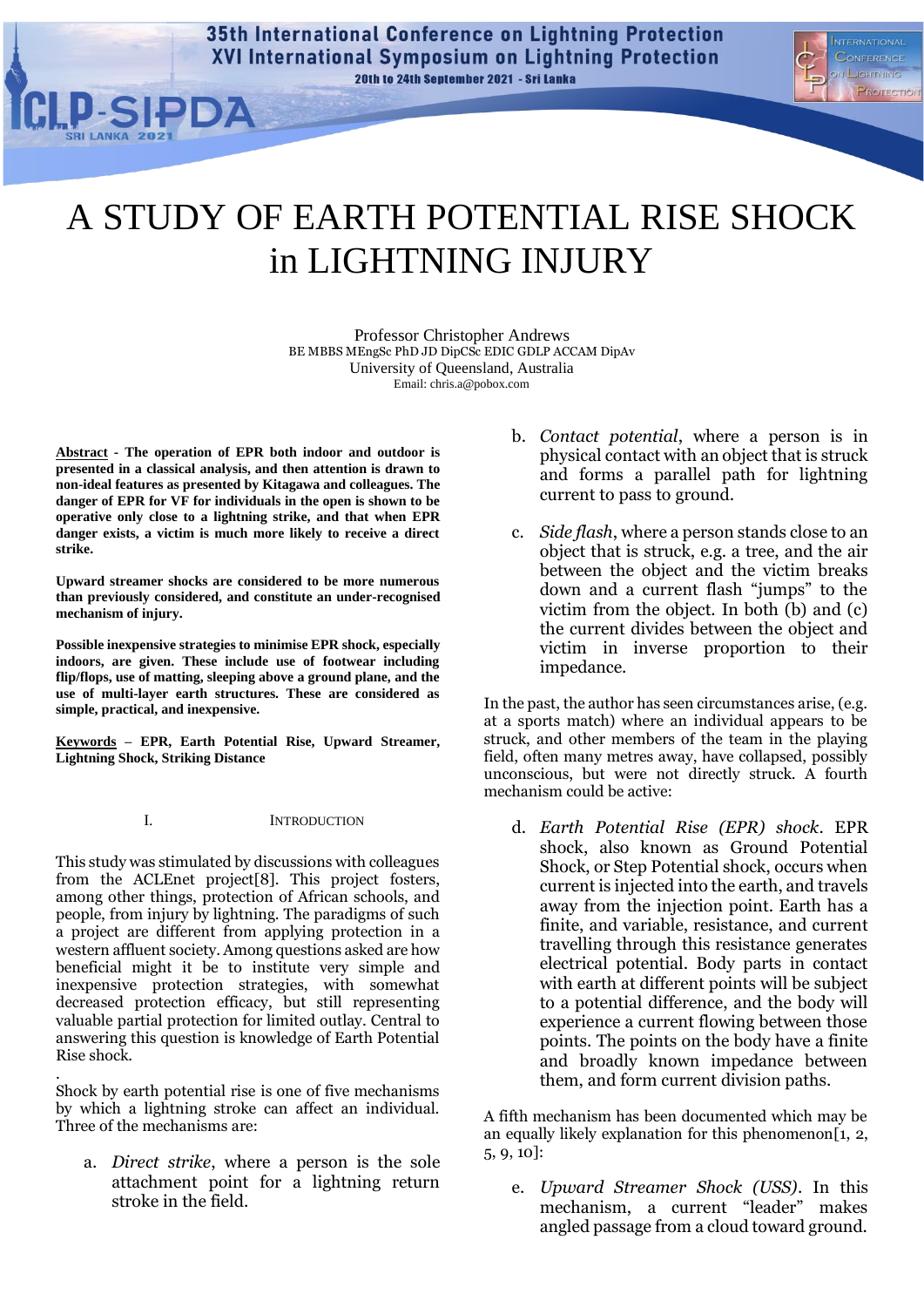Many objects at ground level, proportional to their height size and angular projections, initiate upward induced leaders which develop to meet the downward leader. If the upward leader meets the downgoing leader, a path is completed and the attachment becomes a direct strike. In the process of developing an upward leader from a person, current is transmitted from the ground through the victim to form the leader, and this may be injurious despite attachment not occurring. Similarly, if the upward leader collapses unsatisfied, the collapsing current through a person may be injurious. The magnitudes of current in USS have been quantified[\[4,](#page-7-6) [3\]](#page-7-7).

It may be that upward streamer shock is more common than has been thought, vide infra. The circumstances where individuals have collapsed quite distant from the primary stroke have been rather glibly attributed to EPR shock in the past, and it may be quite difficult to separate the mechanisms for any individual affected by any one strike, and especially EPR versus USS. In a group of victims, for example, multiple methods may operate simultaneously.

One question which arises is the distribution of morbidity and mortality versus the mechanism above. The first part of answering this question is to determine what percentage of all victims are subject to each particular mechanism. This distribution is conjectural as there is no reliable means of determining this objectively. The reasons for this have been given[\[11\]](#page-7-8). Estimates vary and Table 1 shows an accepted distribution[\[11\]](#page-7-8), noting that this is not mortality, but incidence, for each mechanism.

| A DISTRIBUTION OF LIGHTNING INJURY MECHANISMS<br>TABLE I. |
|-----------------------------------------------------------|
|-----------------------------------------------------------|

| Direct Strike            | $3 - 5%$   |
|--------------------------|------------|
| <b>Contact Potential</b> | $3 - 5%$   |
| Side Flash               | 30-35%     |
| EPR                      | 50%        |
| <b>USS</b>               | $10 - 15%$ |
|                          |            |

The second part of the question requires an estimation of the mortality rate for each mechanism. There is no literature on this question. Intuitively one might consider Direct Strike to be the most fatal, but there is no data or study supporting this conjecture. Thus the mortality for each mechanism requires research, if it can be determined at all.

## II. INITIAL CONSIDERATIONS - OUTSIDE AND INSIDE CASES

This paper initially considers the classical idealised theory for EPR. The theory is then modified in the light of closer consideration, particularly reported by Kitagawa and colleagues[\[14,](#page-7-9) [15\]](#page-7-10).

This paper examines two distinct circumstances.

The first is the situation where victims are standing inthe-field and asks the question, "Can an EPR exposure generate enough current to be injurious?". A  $50<sup>th</sup>$ percentile strike of 35kA, is considered, and the victim is an entirely unprotected individual standing in the open (Fig 1). Injection of current to earth can occur in different ways -If an object is struck – a building or tree, etc – current is injected at the base of the object to earth. Similarly, a lightning flash can inject directly to earth. The EPR generated is examined.



Figure 1. Classical EPR Schema

The second circumstance of interest is where EPR can affect people inside inadequate (from a lightning protection viewpoint) structures. An example is inside a tent near one or more struck tentpoles[\[5\]](#page-7-3) (Fig 2). A strike to a tent pole will inject current to its base, and EPR will occur around the base into the earthen interior. Those at risk may include individuals sleeping on the earthen floor. A similar situation will be seen with an ungrounded metal roof, supported in a type of A-frame structure with supporting posts dug into earth. Current from a strike to the roof may be transmitted down supporting poles (Fig 3), and an EPR field will be set up, including inside the building.



Figure 2. Tent Plan (after Carte[\[5\]](#page-7-3))

Consideration of this second circumstance is from an EPR viewpoint only. Certainly, side flash or contact potentials may equally cause injury. The place of USS inside a building is conjectural. The effect may be small given only partial lightning current being involved and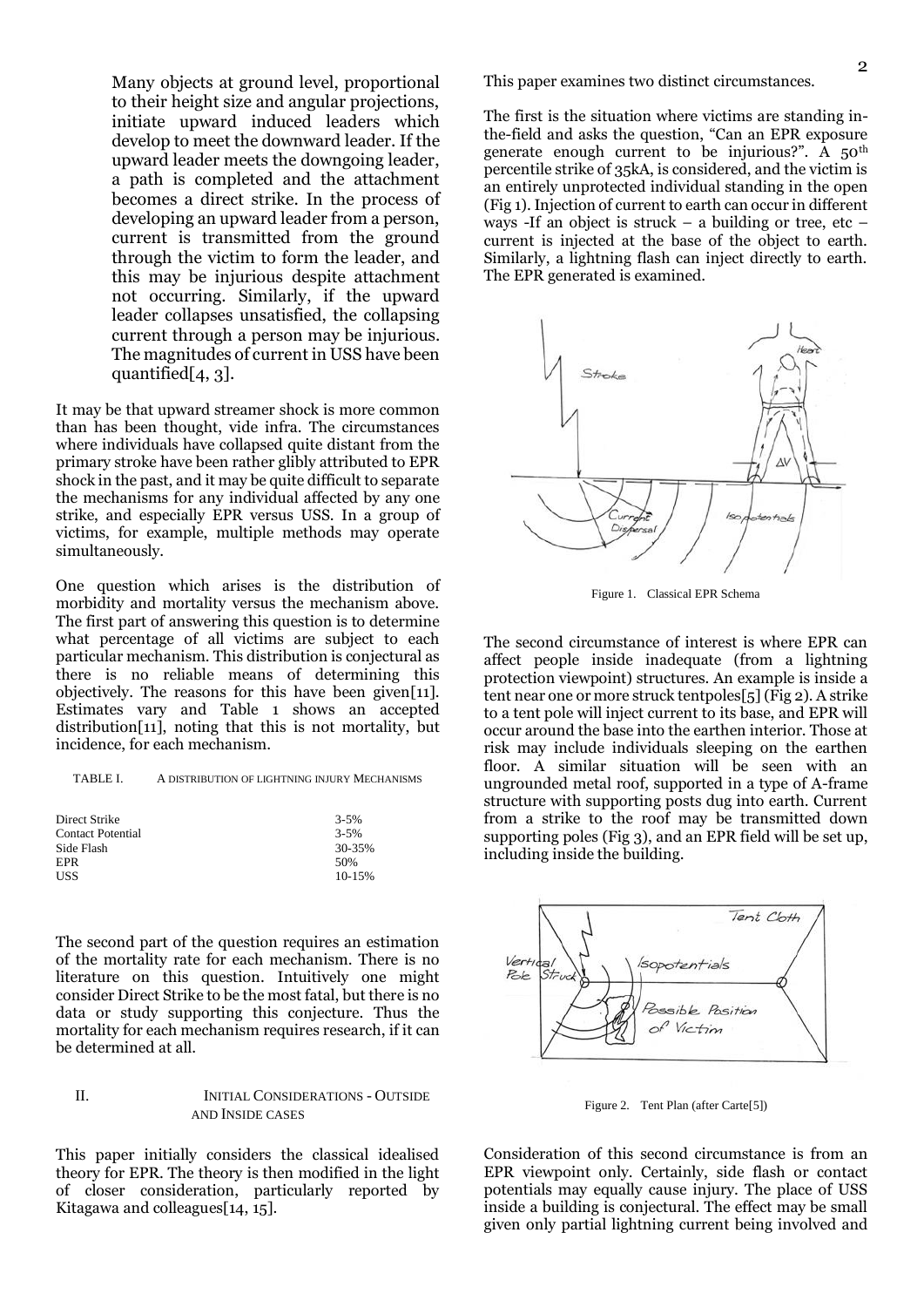the distances being short. Similarly furniture, like the metal legs of a table in an EPR field, may give rise to side flash or contact potential.



Figure 3. Building with bare earth flooring

We consider the outside case first. In an EPR field what potential difference must exist between the feet to cause a dangerous current to flow? Given the foot-foot pathway, the only threshold available to us is to consider the risk of ventricular fibrillation (VF) from current injected in this way.

Figure 1 shows the classic configuration for humans. A human stands in the potential field of the injection point. A potential difference between their feet causes a current to flow via the legs. The existence of parallel paths tells us that cardiac current occurs, albeit at a low level. The Standard IEC60479-2 [\[7\]](#page-7-11) shows that a current transmitted *hand to foot* and 1ms in duration has a 50% risk of VF if the current is greater than 5000mA (5A), based on a 5mC charge threshold. The heart current factor (F) is 0.04, and so the current needed in the *footfoo*t path for a **50% risk** of VF is approximately 125A. An estimate for the foot-foot impedance is (based on large areas of dry contact) 750 ohms [\[6\]](#page-7-12), and so the potential required for this current becomes 93kV. For the lowest threshold of VF risk **(<1%)**, the potential found by similar means is 18 kV. The length 1mA is chosen to account for multiple strokes in a flash and any continuing current.

Thus a large potential is needed to cause VF via a *footfoot* path, being at least 18kV, for a 1% chance of VF. We will examine whether this threshold can be met for feet 1 m apart, and under what circumstances, below. It should be noted that this considers VF risk only, and there is no known threshold otherwise for lightning injuries, either physical or psychological.

#### III. THE CLASSICAL THEORY

We now develop the idealised classical theory and then modify it from ideal.

*1) First Case*

The classical theory is shown in Fig 1. A current **I** is injected into a ground of resistivity **ρ**. The current is assumed to flow evenly in all directions in a soil of uniform resistivity. At a distance **r** from the injection point, for a hemisphere, the current density **J** is

$$
J=\frac{I}{2\pi r^2}
$$

The electric field **E** at **r** is

$$
E = J\rho
$$

$$
= \frac{I\rho}{2\pi} \frac{1}{r^2}
$$

Given that electrical field is the gradient of electrical potential, that is potential is the integral of field, the potential distribution around the strike base is made up of concentric circles with isopotentials dependent on **r**.

$$
V = -\frac{I\rho}{2\pi} \frac{1}{r}
$$

If we now take a potential difference between two points, **r<sup>1</sup>** and **r2**, 1m apart, we obtain, (neglecting the sign which is of no moment),

$$
\Delta V = \frac{I\rho}{2\pi} \left( \frac{1}{r_1} - \frac{1}{r_2} \right)
$$
 where  $r_2 - r_1 = 1$ , or  $r_2 = 1 + r_1(i.e. r_1)$   
the nearest point to the strike)

And thus,

$$
\Delta V = \frac{I\rho}{2\pi} \left( \frac{1}{r_1(1+r_1)} \right)
$$

where **r<sup>1</sup>** is the distance of the nearest point to the strike

This may be shown graphically (Fig 4) where  $I=35$  kA Representative values of soil resistivity are given as per Table 2.



Figure 4. Potential Difference for points 1m apart [kV] vs distance [m] from stroke (scale change at 10m)

Figure 4 shows representative values for resistivity of 10- 100  $\Omega$ m. These are the majority of important commonly occurring soils. It will be noted that for a person standing on two feet, the VF threshold of 18kV is exceeded only if a person is no more distant from the strike than approximately 5m from the base of the stroke.

3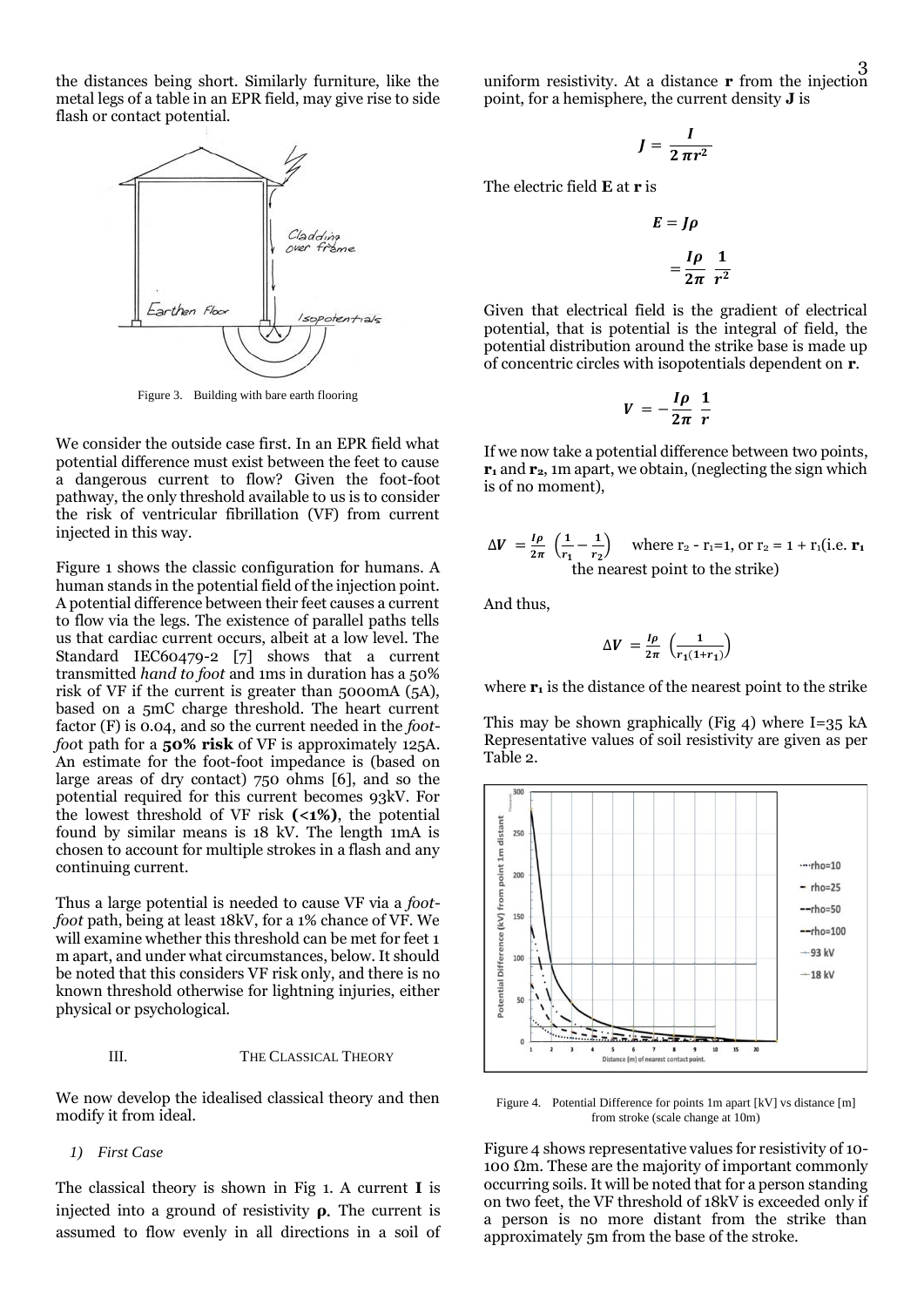| <b>SOIL</b>                     | Resistivity $\Omega$ m  |
|---------------------------------|-------------------------|
| Damp Clay                       | 10                      |
| <b>River Bank Alluvium</b>      | 25                      |
| Clay Sand Mixture               | 30                      |
| Dry inland soil                 | 100                     |
| Concrete 1 part cement, 3 parts | $150$ (avge) - range    |
| sand                            | $(50-300)$ <sup>+</sup> |
| Concrete 1 part cement, 5 parts | 400 (100-8000)+         |
| gravel                          |                         |
| Sand                            | 3000                    |
| Rock                            | 20000                   |
|                                 |                         |

TABLE II. **RESISTIVITY VALUES** (DERIVED IN PART FROM AUSTRALIAN STANDARD AS1768)

† metal reinforcing may decrease these values

However an important consideration is that the striking distance *d<sup>s</sup>* for a stroke is given by

$$
d_s = 10 \times I^{0.65}
$$

where I is in kA [\[21\]](#page-7-13)

For a 35000A stroke, *d<sup>s</sup>* is 10.0843m. The implication is that if standing at a distance from a stroke base which would make EPR potential a VF risk, then a victim is at extreme risk of becoming the attachment point for a direct strike. Thus injury risk is more likely from a direct strike than EPR.

An alternative way of examining the equations is to solve for  $r_{\text{1max}}$ , the maximum distance inside which a victim is exposed to higher than the threshold risk of EPR for VF.

These are (see also Fig 4, taking the highest soil resistivity, noting that for lower resistivities the distance is much shorter.):

| <b>Potential Difference</b><br>k٧ | Maximum distance (m) below<br>which this value is exceeded |
|-----------------------------------|------------------------------------------------------------|
| 93 (50% risk)                     | 1.99 <sub>m</sub>                                          |
| 18 (1% risk)                      | 5.08 m                                                     |

All of these are inside the striking distance (10 m), thus for a person in the open and standing, EPR contains minimal risk compared with direct strike. Alternatively, at the maximum distance for which VF risk exists, a direct strike is more likely. If outside these required distances, USS is more likely to be operative than EPR, and thus it may be that USS has been undervalued in favour of EPR shock in the past.

## *2) Second case*

We consider now the case of an individual inside a structure. This may be within a tent near a tent pole,[\[1,](#page-7-1) [2,](#page-7-2) [5\]](#page-7-3), (Fig 2), or perhaps an inadequately shielded building (Fig 3.).

We consider an individual child lying on earth in a tent. Contacts are considered to be shoulder and hip. The impedance of this pathway is estimated from IEC60479- 1 [\[6\]](#page-7-12). Using Figure 2, the impedance is approximately 30% of the total hand-foot impedance. Discounting the

total for a child to 850  $Ω$ , the impedance shoulder to hip is estimated as 255 Ω. The distance shoulder to hip is estimated as 46cm extrapolating from published data [\[16\]](#page-7-14). The heart current factor for this pathway is approximately 0.7, giving a VF threshold of 2100 mA (1%) and 3500 mA (50%) ([\[7\]](#page-7-11) Figure 23) for VF. To achieve this current, the applied voltages need to be 535 V (1%) and 893 V (50%).

These voltages are obviously easily achieved if a tent pole carries the full brunt of the 35 kA lightning impulse, and easily achieved even if only a small fraction of the main impulse transits a particular pole.

Of course, the possibility of side flash from the pole also exists rather than EPR. Direct Strike inside a structure is not considered as it is unlikely, however if one considers side flash, USS in the development of a side flash may well operate.

The overall conclusion for humans outside in the EPR field, based on this idealised analysis, is that EPR poses little risk of VF compared with the striking distance, and EPR injury is much less likely than a direct strike. There are however no criteria for *injury* prediction. In the open, provided a victim stays outside the striking distance of 10 m where EPR poses no risk of VF, there must be other mechanisms to account for injury other than EPR. It may be that USS is responsible for significantly more morbidity than EPR than previously considered, and this is consistent with the first observation of players at one end of a field being affected when there is a strike at the opposite end.

EPR would seem to be significant indoors however. For the child lying, only a small current conducted down a tentpole would seem to be necessary to set up an EPR field of danger. The situation is complex especially for those not lying. Side flash may be significant, especially near supporting posts as might contact potential, and the place of streamer shock in these. Metal formed furniture may well carry significant current if its feet are in an EPR field, and generate side flash and/or contact potential. However for a person standing indoors, the risks of an EPR field revert to values similar to an outside field. If a post carries the brunt of an impulse, the distances previously calculated will hold. The likelihood of side flash or contact potential perhaps become more significant. The interplay of remaining mechanisms is complex.

## IV. KITAGAWA'S APPRAISAL

The above analysis is idealised. It assumes a constant earth resistivity, with a current completely contained within the earth structure, which is assumed flat and homogeneous. This is an idealisation and rarely approached in practice, particularly with outdoor activity on mountains.

It does not allow for inevitable earth irregularities, leading to arcing within the earth substance[\[22\]](#page-7-15). It does not allow for the **E** field on the surface to exceed flashover limits, and for surface arcs to develop. Further it does not allow for imperfections in the surface, over which breakdown in air may take place. Surface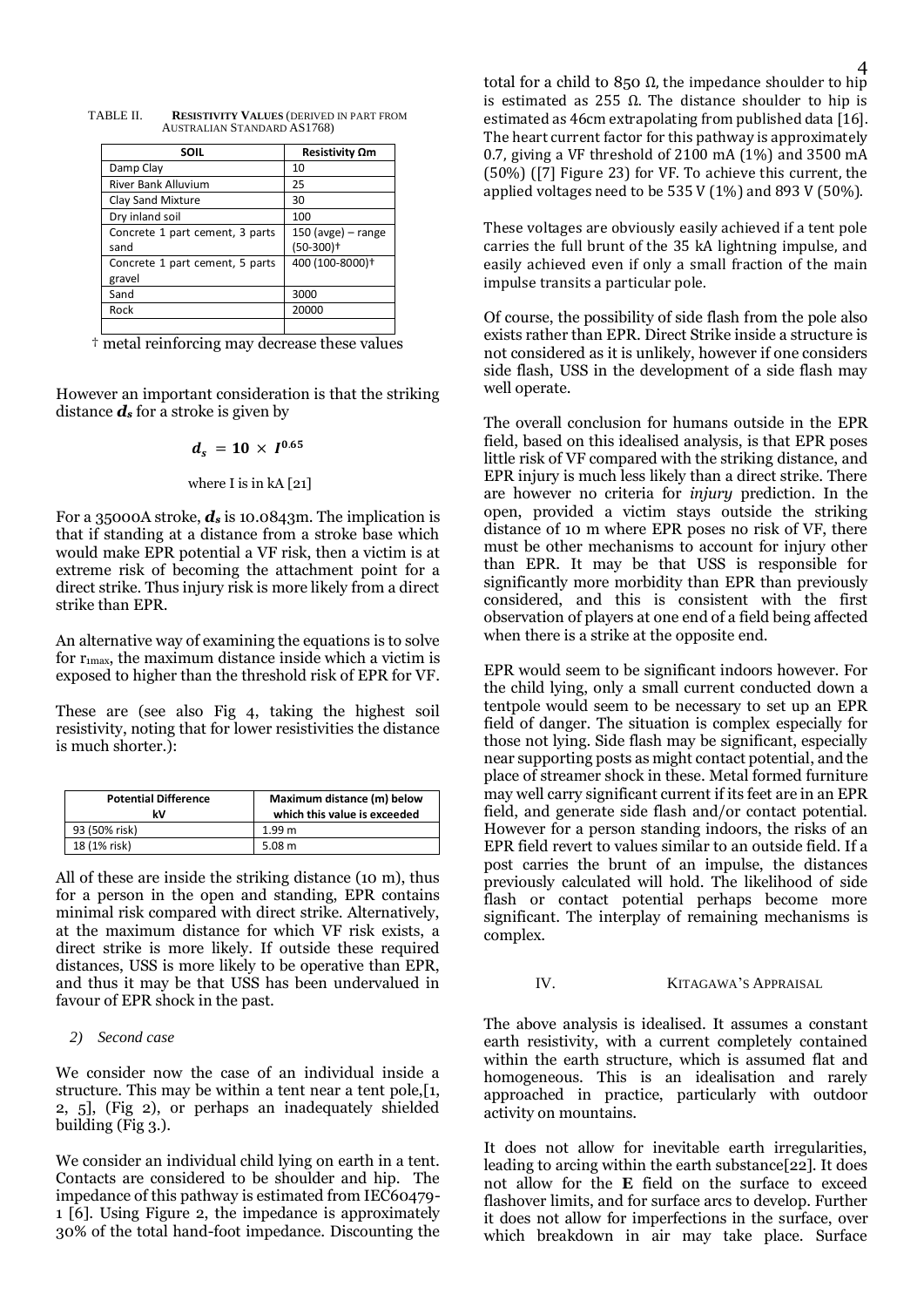imperfection is shown in Fig 5, after Kitagawa[\[14,](#page-7-9) [15\]](#page-7-10), for example, which shows a pathway, derived from EPR, where the pathway is not just purely foot-foot. This path is a high risk for VF derived from EPR.

Orrent Flow

Figure 5. Step Voltage (non idealised), after Kitagawa [\[14,](#page-7-9) [15\]](#page-7-10)

Kitagawa provides an appraisal of practical EPR behaviour[\[14,](#page-7-9) [15\]](#page-7-10) He suggests two factors making the classic theory an over-simplification, and those are that most injected current is conducted in the surface layers of the earth, which is not homogeneous, and secondly that surface breakdown occurs.

In the second case, the surface field may exceed the breakdown strength of air over a surface. He states that this is near  $500 \text{kV/m}$ , and may be as low as  $250 \text{kV/m}$ over a wet surface. This field is exceeded up to approximately 2m from the strike base. When the surface field is exceeded, breakdown occurs giving surface arcs, and less current flows in the ground. If more current flows in the surface layers, the breakdown field is likely to be exceeded for a larger distance from the strike base.

The consequence is that surface breakdown arc will also constitute danger for a person standing in the open. Fig 6 shows an example of surface flashover[\[22\]](#page-7-15), across wet soil. Indeed arc tongues may extend for several metres from the base of a strike, but yet seem to remain within the striking distance. Thus danger from surface arcing increases the danger of a fatality occurring outside, and still direct strike remains a real risk.



Surface arcs from the top of a driven rod caused by a lightning impulse current of about 15 kA into loamy sand wet by rain sprays

Figure 6. Surface discharge, after Wang et al. [\[22\]](#page-7-15)

Kitagawa states that the inaccuracies mentioned are not possible to predict analytically, and so the effect of EPR shock must be determined by empirical study. He documents multiple cases where groups of people are injured, said to be by earth potential rise, but he states these are more likely via surface arcing, which this author believes may equate to a mechanism somewhere between side flash and EPR. Fig 7 shows an example of a dangerous combination of these.



Figure 7. Combination Shocks after Kitagawa [\[14,](#page-7-9) [15\]](#page-7-10)

#### V. DECREASING EPR RISK

Various methods have been proposed to decrease EPR risk. These are set out as bring simple and inexpensive in a third world environment.

*a) Layered earth*

The construction of earth in layers can mediate EPR effects. It may be possible to place a high resistivity layer of material as a layer over the standard earth. The layering of the earth in this way has the property of decreasing the apparent earth resistivity. Thus the danger of fatal shock is decreased.

The theory of layered earth is complex [\[13,](#page-7-16) [17-20\]](#page-7-17).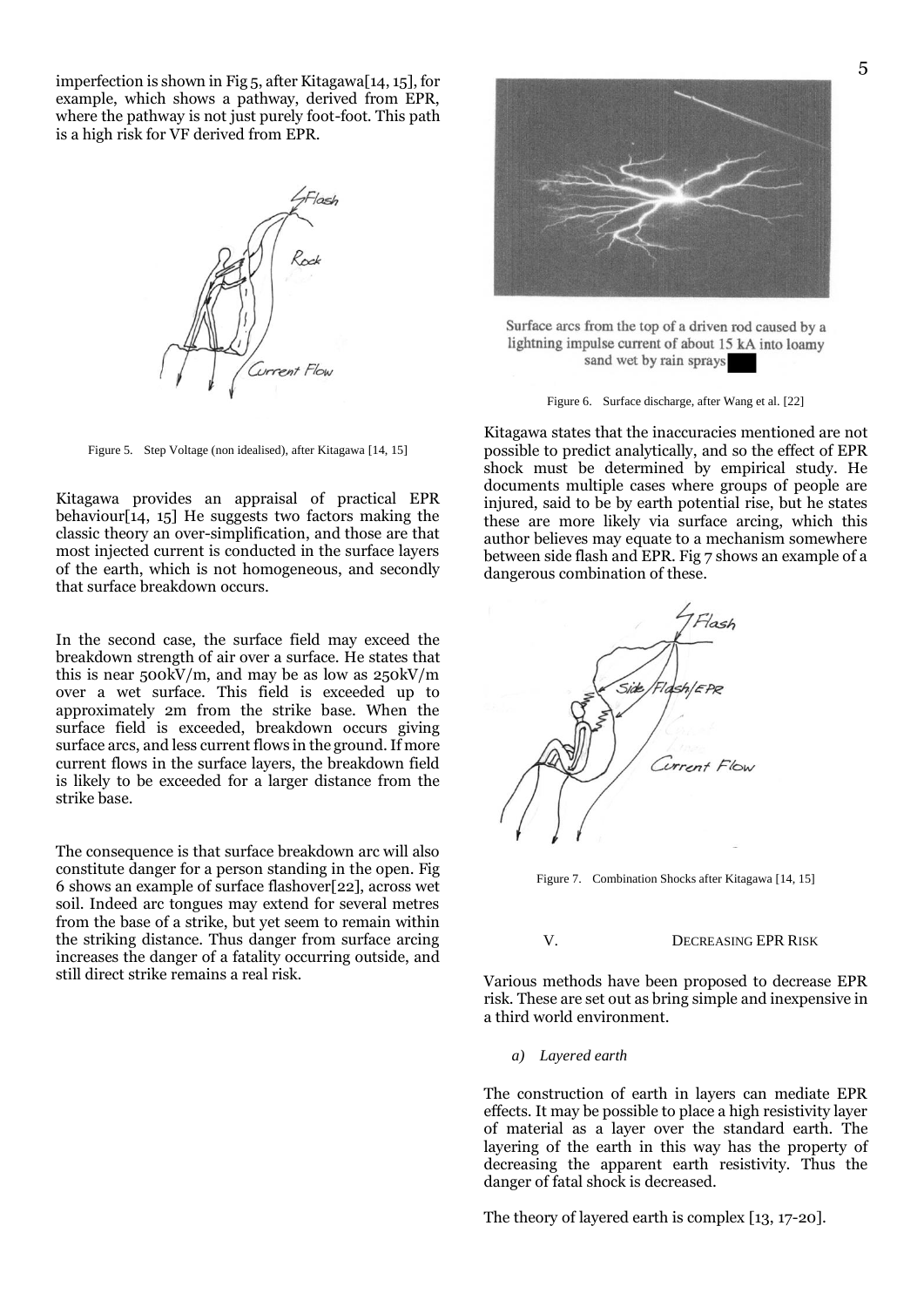Consider a two layered earth structure, with  $\rho_c$  being the resistivity of the surface layer and  $\rho_s$  being the lower layer. The quantity K is

$$
K = \frac{\rho_s - \rho_c}{\rho_s + \rho_c}
$$

We will propose a high resistivity surface layer lying over a lower resistance soil layer. K will therefore be negative.

On a single layer earth of  $\rho_s$  before the addition of the upper  $\rho_c$  layer, the resistance to a foot model is [\[17\]](#page-7-17)

$$
R_f=\tfrac{\rho_S}{4b}\ \Omega
$$

where  $\rho_s$  is the resistivity of the single earth layer and b is the equivalent radius of a foot model.

Lin derives a formula for the resistance of a foot standing on a two layer structure,  $\rho_c$   $\rho_s$  being as above, which becomes

$$
R_f = \frac{\rho_c}{4b} H(x)
$$

Where

$$
H(x) = 1 + \frac{4}{\pi} \sum_{n=1}^{\infty} P
$$

and

$$
P = \frac{\kappa^n}{2nx} \Big[ 1 - \frac{7}{12} \frac{1}{(2nx)^2} + \frac{33}{40} \frac{1}{(2nx)^4} \Big],
$$

(x=h/b, h being the thickness of the upper layer)

K is negative in the circumstances described, P turns out to be positive, as does  $H(x)$ .

The relationship between  $H(x)$  and h, is shown in Fig 8. Thus the resistance of a foot placed on a two layer ground, is greater than that of a foot placed on a single layer ground. For example, a  $7:1$  ratio of resistivity,  $K = -$ 6/8, and if a 15cm high resistivity layer is used, the value of  $H(x)$  is just over 0.8, since  $\rho_c$  is significantly greater than  $\rho_s$ . Thus the resistance of a foot over a two layer earth is greater than that of the single layer earth by  $\rho_c/\rho_s$ times H(x) - in the case quoted, by a factor of 0.8  $*_{7}$ , equaling 5.6 times.



Figure 8. Relation between h and  $H(x)$ , Lin [\[17\]](#page-7-17)

Thus a two layer earth is a distinct advantage in reducing the injuring potential difference.

*b) Footwear*

Darveniza conducted an ad-hoc examination of the use of footwear under lightning stress[\[12\]](#page-7-18). He subjected himself to lightning shocks applied to one hand, while standing on earthed flooring in normal footwear. He found that up to 30 kV, the shocks were only mildly painful or discomforting, though above perception level. In a second test, while sweaty, with moist shoes in poor condition, the shock up to the same level was 'more severe" and accompanied by pain in the foot. It was found that this was due to a 2cm hole in the sole of the shoe giving direct contact with earth. Under the same conditions, sound shoes reverted to the previous mild reaction. These were hand-foot shocks, with the foot earth contact being capacitive. The current estimates were shown to be below VF thresholds. The impulse strength of footwear was approximately 34 kV (variably depending on shoe condition and manufacture. This threshold was predicated on hand-foot shocks and applying the cardiac F factor of .04, the implication is that up to 750 kV between feet with footwear is safe, provided the shoes were in good condition, and that the energy provided by the source was less than 5 J, the amount used in the experiments, and hence a specific current limit. He concluded that injury from foot contact will only occur if a surface arc reaches the victim. Fully enclosed footwear would seem to fulfil this requirement, compared with flip/flops. With persons who have never work shoes, thick keratin will devlop on the soles of the feet. This will provide increased resistance and therefore partial protection against EPR. However as the keratin does not extend to the sides of the feet, keratinisation is unlikekly to provide protection from ground arcs.

The implication is that footwear adds a degree of protection, such that the voltage drop across the footwear is less than 34 kV per foot. The victim starts off therefore with a 68 kV "advantage".

*c) Intervening insulation.*

Should a layer of  $1 \text{ m}^2$  be interposed between a lying victim and the earth, additional resistance will impede current flow. If we consider a 1 m x 1 m square of rubber, 1cm thick, of approximate resistivity  $10^{13}$   $\Omega$ m, its resistance will be  $10^{11} \Omega$ . This is a very substantial value reducing injuring current.

The use of flip/flops will offer some protection, diminished by fringing effects. If surface arcs exist, they may offer no real protection at all, though useful for indoor EPR.

VI. DISCUSSION.

The first is the situation of interest is where victims are in-the-field. The question arises as to whether this victim is at risk from EPR shock. In the potential field generated by a 50th percentile strike of 35 kA, it is surprising that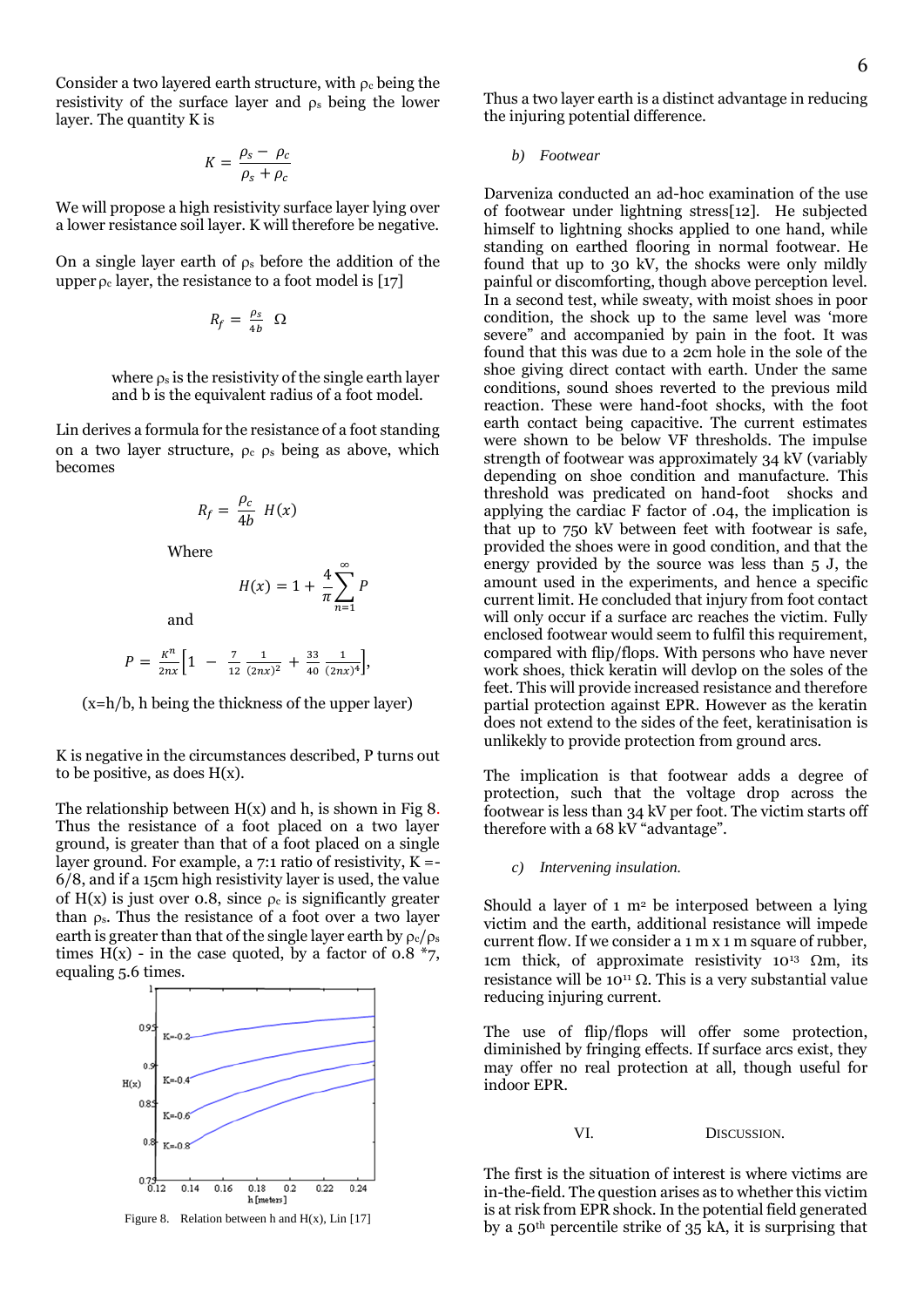current will only reach a severe threshold for VF when the victim is quite close to a grounded strike. Within the distance required for harm from an EPR shock, the victim is well within the striking distance of the descending leader. A person close enough to a strike to consider danger from an EPR strike, is more at danger from a direct strike. Footwear will provide some protection from any EPR element unless there are surface arcs, but unlikely to do so for a high energy direct stroke. Further, if the victim is close enough to a struck object to suffer EPR injury, they are then more likely to be at risk of a side flash.

In the circumstance referred to, where a person at one end of a sports field is struck, and several other players "drop" a large number of metres away, say more than 50 m away, EPR cannot be active. Some suffer long term injury, physical and psychological. The author is of the view that we have misattributed the mechanism of these to EPR, when they are more likely to be due to USS. More widely, upward streamer injuries have been underestimated compared with EPR injuries.

The discussion above is predicated on VF risk, when working out relation to thresholds. There is no reliable threshold for injuries of other kinds, physical or psychological.

Given this discussion, this writer would reassess the proportion of significant injury to each method of contact. In a purely conjectural manner, Table 3 offers a subjective reassessment.

| TABLE III.               | REASSESSMENT OF THE DISTRIBUTION OF LIGHTNING<br><b>INJURY MECHANISMS</b> |     |
|--------------------------|---------------------------------------------------------------------------|-----|
| Direct Strike            |                                                                           | 5%  |
| <b>Contact Potential</b> |                                                                           | 5%  |
| Side Flash               |                                                                           | 35% |
| EPR*                     |                                                                           | 20% |
| USS*                     |                                                                           | 25% |

#### \*Or even more in favour of USS

The second circumstance of interest is where EPR can affect people in inadequate (from a lightning protection viewpoint) structures. An example is the tent and tentpole above. A second example might be a building with vertical support poles to a roof, and an earthen floor. A strike to a support pole will inject current to its base, and EPR will occur around the base into the earthen interior. This will constitute risk to a standing victim on the same basis as in the field. However if a subject is lying on bare earth, they are at substantial risk from EPR shock. A complex of side flash, and contact potential also places all these at risk.

EPR risk will be ameliorated if a person does not sleep on the earthen floor, and sleeps on a raised bed with insulating, say wooden, legs. Such bedding could be inexpensive. Alternatively, a rubber mat on the earthen floor will also constitute EPR protection. The question remains as to how far such a mat should extend around an individual. Given a surface breakdown strength of 500kV/m over a rubber mat, and a very approximate

voltage differential at points 1 m apart of much less than 300kV (a 35 kA stroke, in the open gives about 250 kV at 1m from the stroke) 1 m total mat width around a possible victim seems conservative. This ameliorates an arc across the mat. The mat, provided it is in good condition, will add substantial resistance to any other path through the victim from the earth, and may well be lifesaving.

Side flash and contact potential are difficult to quantify, so persons indoors should be distant from any structure (tent pole, vertical support) which could give a side flash. The place of USS in a side flash no doubt exists, and is also not quantifiable.

VII. APPLICATION.

The analysis in this paper was stimulated by a colleague who is active in protection strategies in developing countries. As with all philanthropic endeavours, finances are stringent, and the question was asked if were there simple and relatively inexpensive measures that could be adopted, to provide significant protection, which while perhaps not perfect, were significant. This study supports such simple strategies.

The usual attention to weather outlook should be given, though it may be that radio services may not be available in developing countries. A cheap radio nonetheless, if a broadcast station is available, for a community, might be a useful item. Social acceptability of radio broadcasts and radio function must also be taken into account.

Figure 3 shows a cross section of a vulnerable structure, as this is often contrary to western notions of a protected indoors.

At present, excellent protection is being built around Franklin rods and down conductors for schools. Coupled with this and especially for less developed buildings still having earthen floors, a compacted surface high resistivity layer like rock composite in appropriate places is helpful. Inside a building, a layer of high resistivity cover over a possibly low resistance floor, perhaps like compacted decomposed granite, might be considered. Rocky, gravel-like, cover is often recommended for substations, however utility must be considered for flooring in occupied spaces.

The use of footwear, likely thongs (Australian term) or flip-flops (American term), is supported as a minimum. Such footwear needs to be well fitting, with the foot not projecting over the edge of the sole. It is useful for EPR, but will not protect when surface streamers are active, nor from a direct strike.

A combination of these strategies may offer inexpensive possibilities, which while not offering total protection, will offer partial improvement in protection.

## VIII. ACKNOWLEDGEMENTS

The writer acknowledges helpful and challenging conversations with Professor Mary Ann Cooper, whose